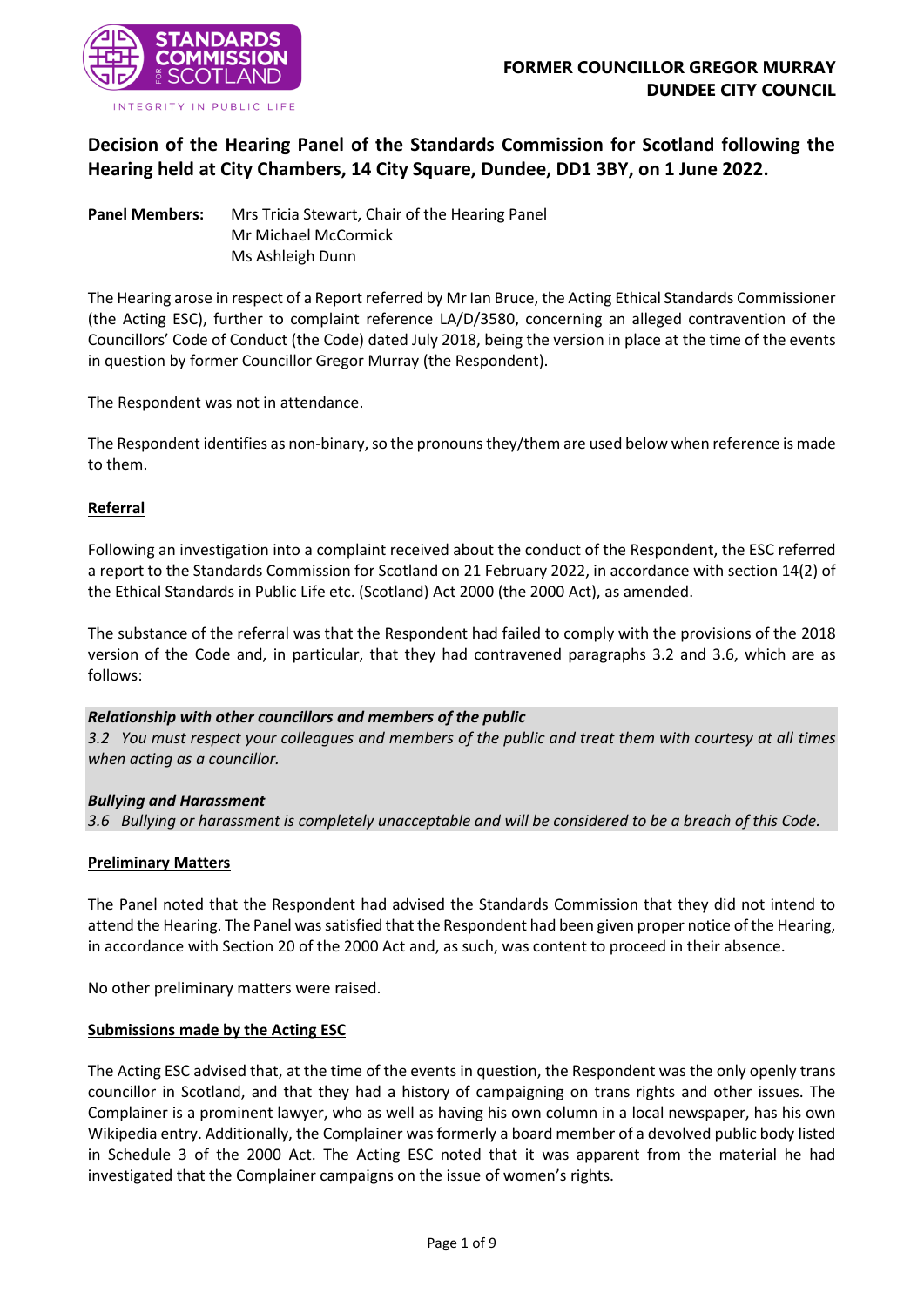

The Acting ESC noted that the Gender Recognition (Scotland) Bill was in the early stages of passing through the Scottish Parliament's legislative process, and had caused significant and heated debate in Scotland. The Acting ESC noted that the aim of that Bill was to reform the grounds and procedure for obtaining gender recognition in order to make it easier for trans people to self-identify. The Acting ESC highlighted that some people have concerns about the Bill's contents, and in particular contend that it does not take adequately the rights of women and girls into account.

The Acting ESC noted that the Scottish Government's proposals for reform had generated much debate in the media, and especially so on social media. He noted that views on either side of the debate are often highly polarised, and that the debate itself has been regularly characterised as "toxic". The Acting ESC noted that in terms of the debate, the Complainer and the Respondent have opposing views, and in particular highlighted that the Respondent considered the Complainer to hold gender-critical beliefs, a contention that the Acting ESC considered to be confirmed by the contents of the Complainer's complaint form. The Acting ESC made it clear that he did not intend to offer any views on the validity of either side of the debate.

The Acting ESC explained that the first issue of complaint concerned an email the Respondent sent to the Complainer's employer, a well-known charity law centre, on 7 June 2021, in which they alleged that, based on two tweets the Complainer had posted, that the Complainer was a bigot and transphobic, and that he had bullied and intimidated trans people.

The Acting ESC described the two tweets by the Complainer that the Respondent had highlighted in their complaint email to the law centre. In the first of those tweets, the Complainer responded to a tweet by Shelter, a housing charity. Shelter's tweet had referred to the Stonewall uprising, and noted the part played by "black cis and trans women". The Complainer, in his responding tweet, noted that he found it "troubling to describe women as 'cis'". The Acting ESC noted that the term "cis" was defined in the Collins English Dictionary as a term for someone who has a gender identity which fully corresponds to the sex assigned to them at birth. The Acting ESC noted that cis could be stated to be an antonym of trans.

The second of the Complainer's tweets highlighted by the Respondent was a response to a tweet by a member of the public in which the Complainer contended he had been falsely accused of being transphobic because he did not agree with the need to refer to a woman as a 'cis' woman. In that tweet, the Complainer noted he would pass the matter to his lawyers.

The Acting ESC noted that it was not in dispute that, after receiving an email response from the law centre, the Respondent then shared their initial email and the response in a Twitter post on 9 June 2021, the sharing of that exchange forming the basis of the second issue of complaint. The Acting ESC noted that the Respondent had advised that they had shared the email due to the "horrendous actions" of the Complainer, and, further, that the Respondent had described the Complainer's behaviour as "atrocious" and the law centre's response as "abhorrent in the extreme". It was noted that the Respondent had stated that the law centre was "horrendously transphobic", and that they feared for the rights of trans people using their service. The Respondent had further stated that the law centre used public money to defend transphobia.

The Acting ESC advised that the Respondent also acknowledged, in their Twitter thread, that the law centre did "a lot of good for people" and that they did not want to endanger its good work. The Respondent said that campaigning to cut the law centre's funds would harm the poorest in society and asked if it was worth contacting the law centre's funders to ask them "to do better" and "to be less bigoted".

The Acting ESC advised that there was no dispute as to the facts outlined above.

The Acting ESC noted the terms of paragraph 3.1 of the 2018 Code, which stated: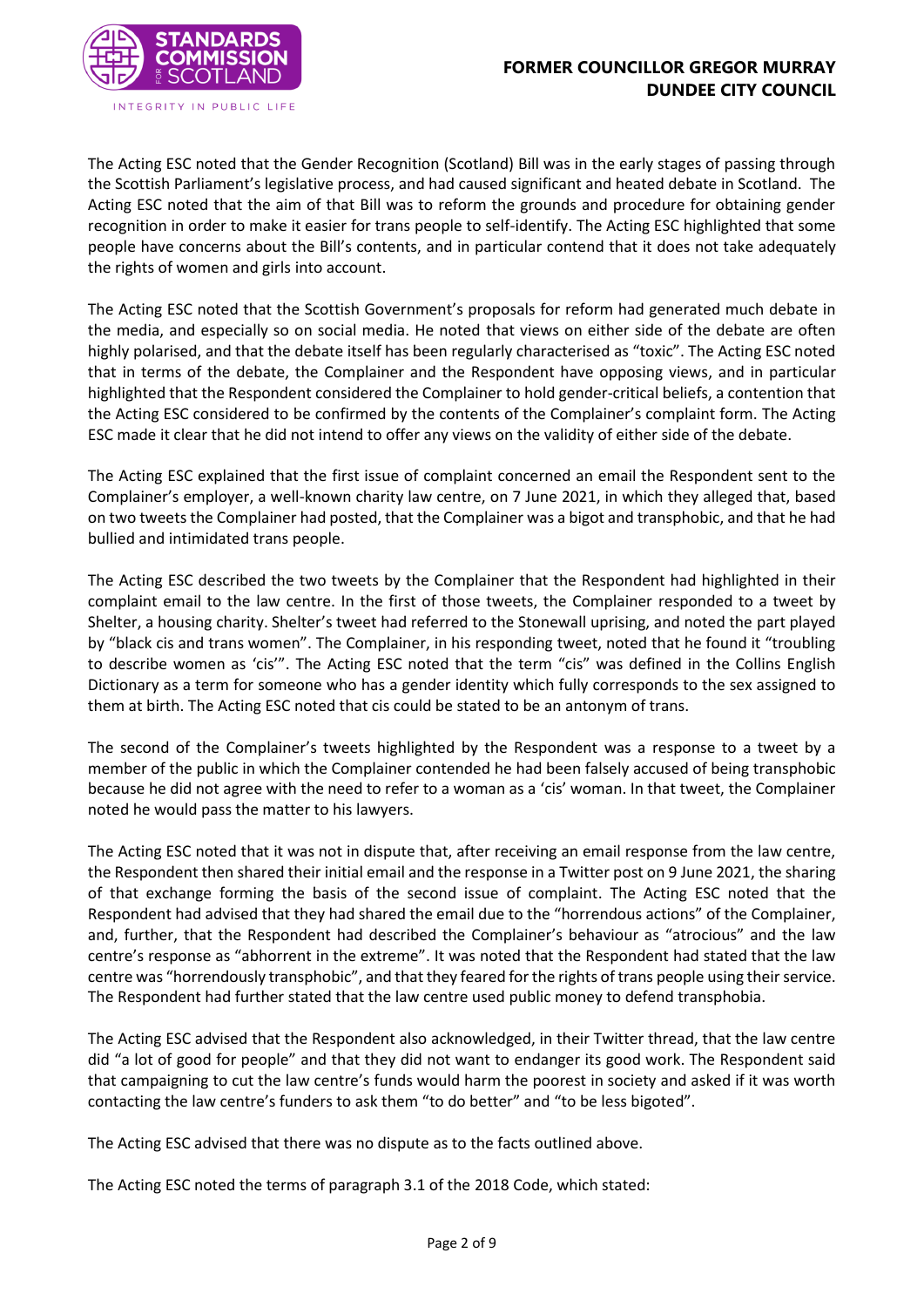



*3.1 The rules of good conduct in this section must be observed in all situations where you act as a councillor or are perceived as acting as a councillor, including representing the Council on official business and when using social media.*

The Acting ESC noted that the Respondent disputed that they were acting as councillor at the time of the conduct in question. The Acting ESC noted that the biography of the Respondent's Twitter account stated they were "totally not a politician", and noted that this might support the Respondent's contention that it was a personal account. However, the Acting ESC considered that as the Respondent had signed off the email as "councillor", and had received a response from the law centre addressing them as such, he was satisfied that, in relation to both issues of complaint, the Respondent was acting in the capacity of a councillor and could be perceived to be acting in that capacity as the time of the events in question.

The Acting ESC noted that in their complaint email to the law centre, the Respondent queried whether the law centre had any inclusion / diversity policies. The Respondent highlighted the two tweets made by the Complainer and stated that their email should be treated as a formal complaint about the Complainer.

The Acting ESC referred to the Standards Commission's Guidance on the Code, which stated that councillors should treat everyone with respect, even if they disagreed with their views. The Acting ESC acknowledged the accusation of bigotry and transphobia, and noted that in using those terms, the Respondent could be objectively perceived as being disrespectful.

In acknowledging the Respondent's accusation that the law centre's response to their complaint was "abhorrent in the extreme", the Acting ESC accepted that Respondent's position that their response was due to them being surprised and disappointed with the law centre's response to their complaint. While the Acting ESC noted that the Respondent could have responded in a different way, he did not think the response was disrespectful and, rather, that the response was a value judgement made in good faith.

Turning to paragraph 3.6 of the Code, the Acting ESC noted that in sharing the email interaction on Twitter, the Respondent had highlighted the difficult circumstances surrounding that course of action. The Acting ESC noted that he accepted the Respondent's assertion that they were merely sharing their experience of a service, having felt that the law centre had "brushed the complaint aside". The Acting ESC noted that the Respondent had not threatened to have the law centre closed, or called for any of its staff to lose their jobs. Instead, the Acting ESC noted that the Respondent highlighted the good work that the law centre did, and that they wanted the law centre to "do better" and "to be less bigoted".

The Acting ESC referred to the Guidance and Advice Notes produced by the Standards Commission relating to bullying and harassment, and noted that it was the impact of any behaviour that mattered, rather than the intent. Having considered the content of the posts, the Acting ESC advised he was of the view that nothing within them could be perceived to be bullying or harassing in nature. The Acting ESC advised that, as such, he had concluded that the conduct complained of in respect of the second issue of complaint could not be said to amount to a breach of paragraph 3.6 of the Code.

The Acting ESC proceeded to consider the application of Article 10 of the European Convention on Human Rights (ECHR). The Acting ESC noted that enhanced protection to freedom of expression is afforded to politicians when commenting on matters of political expression and public interest, which terms have been defined very widely within the relevant case law. The Acting ESC noted that this enhanced protection applies to all level of politics, including local.

The Acting ESC noted that the freedom of expression afforded by Article 10 was not absolute, and that in terms of Article 10(2), it may be subject to restrictions. Notably, the Acting ESC stated, in relation to matters under consideration, restrictions may be applied for the protection of the reputation and rights of others. The Acting ESC noted, however, that there was little scope for any such restrictions on matters of public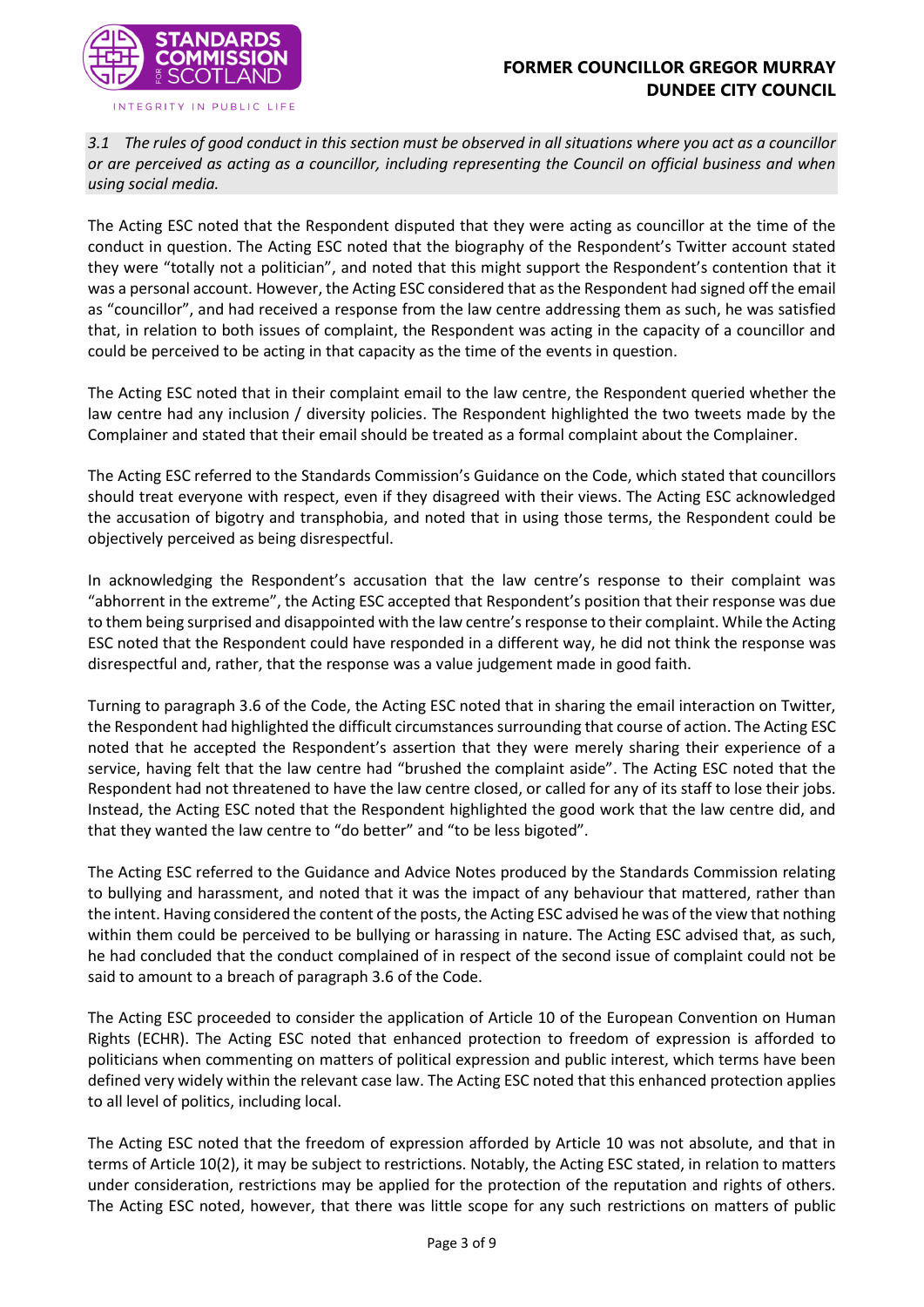

interest, and that any such restrictions would have to be in response to a pressing social need, to be relevant, and to be proportionate.

The Acting ESC argued that as the Respondent was enquiring about the policies of the law centre, a charity, in the context of the wider debate in Scotland surrounding the issues of trans rights, the conduct in question could be said to relate to matters of political and public interest. As such, the Acting ESC considered that the Respondent would benefit from enhanced protection to their right to freedom of expression.

Having noted that the enhanced protection afforded by Article 10 was wide, and that it extended to matters which might be felt by some to be inappropriate or offensive, the Acting ESC considered that a restriction on the Respondent's right to freedom of expression could not be justified. The Acting ESC further contended he considered the Respondent had reasonable grounds for holding their views and considered they had been expressed in good faith.

In response to questions from the Panel, the Acting ESC accepted that, in his two tweets, the Complainer had questioned the appropriateness of the use of the descriptor 'cis' and had not expressly stated he held gender critical beliefs. The Acting ESC argued, however, that he had not conflated the two issues as the commentary about the descriptor characterised that side of the debate and was representative of such a view. The Acting ESC further advised that he considered that the Complainer had inferred, in his complaint form, that he held gender critical beliefs.

The Acting ESC advised that his view was that the Respondent's conduct, in sending a complaint about the Complainer's personal Twitter account to his employer, did not amount to bullying and harassment. The Acting ESC explained that this was because the Complainer was the public face of a law centre which, as a charity, should be open to public scrutiny.

The Acting ESC accepted that there was no suggestion that the Respondent had received any service from the law centre, but noted that their position was that they had a right to advise members of the trans community of their concerns, as others could potentially seek legal advice from it in the future. The Acting ESC accepted that while his view was that the Respondent had raised issues about the law centre's funding as part of their attempt to encourage it "to do better", an alternative interpretation could be that the issue of funding was potentially raised as a warning and, as such, could be interpreted as intimidatory.

The Acting ESC further accepted that there was no evidence or suggestion that the Respondent's claim that the law centre was using public money to defend transphobia had any basis in fact, other than the fact that its response to the Respondent's complaint stated that the Complainer's comments were not transphobic. The Acting ESC acknowledged that the Respondent had presented his allegation that the law centre was using public money to defend transphobia as a fact.

The Acting ESC did not accept that accusing the Complainer of being transphobic or bigoted could be perceived as being particularly egregious, given that he was a solicitor and was, therefore, obliged to comply with professional standards of conduct. The Acting ESC noted that as the Complainer was a well-known charity lawyer, who wrote a weekly column in a local newspaper and who had chosen to engage publicly in the debate on trans rights and gender critical beliefs, he had potentially invited greater scrutiny and criticism.

The Acting ESC advised that his understanding was that the basis for the Respondent's statement that the Complainer had "bullied and intimidated trans people" was that the Complainer had threatened legal action against members of the trans community for calling him transphobic in both his second tweet and in subsequent posts. The Acting ESC accepted, however, that the Respondent could not have been referring to later tweets posted by the Complainer at the time he made the comment, which was presented as a fact, in their complaint to the law centre.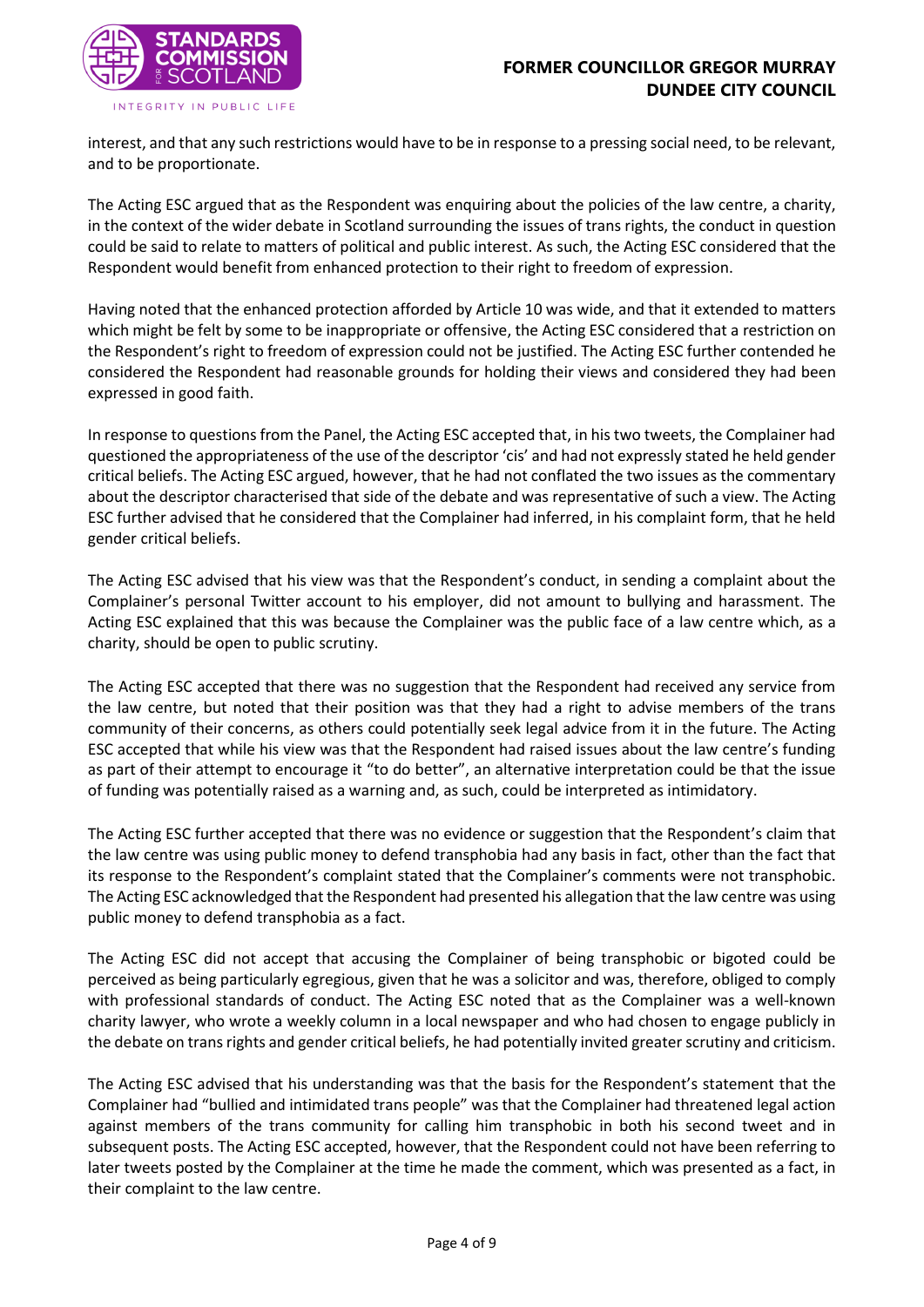

## **DECISION**

The Hearing Panel considered the submissions made both in writing and orally at the Hearing. It concluded that:

- 1. The Councillors' Code of Conduct applied to the Respondent, former Councillor Murray.
- 2. There had, on the face of it, been a breach of paragraphs 3.2 and 3.6 of the Councillors' Code of Conduct by the Respondent. However, when the Respondent's right to freedom of expression under Article 10 of the ECHR was taken into account, a finding of breach, and the consequent imposition of a sanction, was not justified.

#### **Reasons for Decision**

In reaching its decision as to whether there had been a breach of the Code, the Panel took the following three-stage approach, as outlined in the Standards Commission's Advice Note on the Application of Article 10 of the ECHR:

- Firstly, it would consider whether the facts found led it to conclude, on the balance of probabilities, that the Respondent had failed to comply with the Code.
- Secondly, if so, it would then consider whether such a finding in itself was, on the face of it, a breach of the Respondent's right to freedom of expression under Article 10.
- Thirdly, if so, the Hearing Panel would proceed to consider whether the restriction involved by the finding was justified by Article 10(2), which allows restrictions that are necessary in a democratic society (and, in particular, in this case, for the protection of the reputation or rights of others).

#### **Stage 1: Whether the Respondent's conduct amounted, on the face of it, to a breach of the Code**

The Panel noted that the Respondent had used a personal email address when sending their complaint email to the law centre. The Panel further noted that the Respondent's Twitter account appeared to be a personal one, in that no mention was made of their then status as a councillor in the 'biography' section. The Panel noted, nevertheless, that the Respondent had signed off their complaint email as 'councillor' (using the accepted abbreviation 'Cllr') and that the law centre, in its response, had addressed them as such. The Panel noted that before sharing the email exchange on Twitter, the Respondent would have had the opportunity to redact the email to remove the 'councillor' sign-off, but they had chosen not to do so.

The Panel agreed with the Acting ESC that by signing off their initial complaint email as 'councillor', the Respondent could be perceived to have been using their position as an elected member in order to add weight, or prestige, to their complaint.

The Panel noted that the Respondent had included the phrase "totally not a politician" as part of their Twitter biography. The Panel further noted, however, that the Respondent was a politician at the time, and that their account was not private. The Panel considered that the Respondent's use of the sign-off 'councillor', while commenting on matters of public concern, meant that it would be reasonable for anyone viewing the posts in question to consider they were acting as such, regardless of any attempt to appear to note that any comments were being posted in a personal capacity only.

The Panel determined that given the circumstances outlined above, it would be reasonable for any members of the public, viewing the email and the response shared by the Respondent, to have considered them to be acting in their capacity as an elected politician (which in this case was as a councillor). The Panel was satisfied, therefore, that the Code applied to the Respondent at the time of the events in question.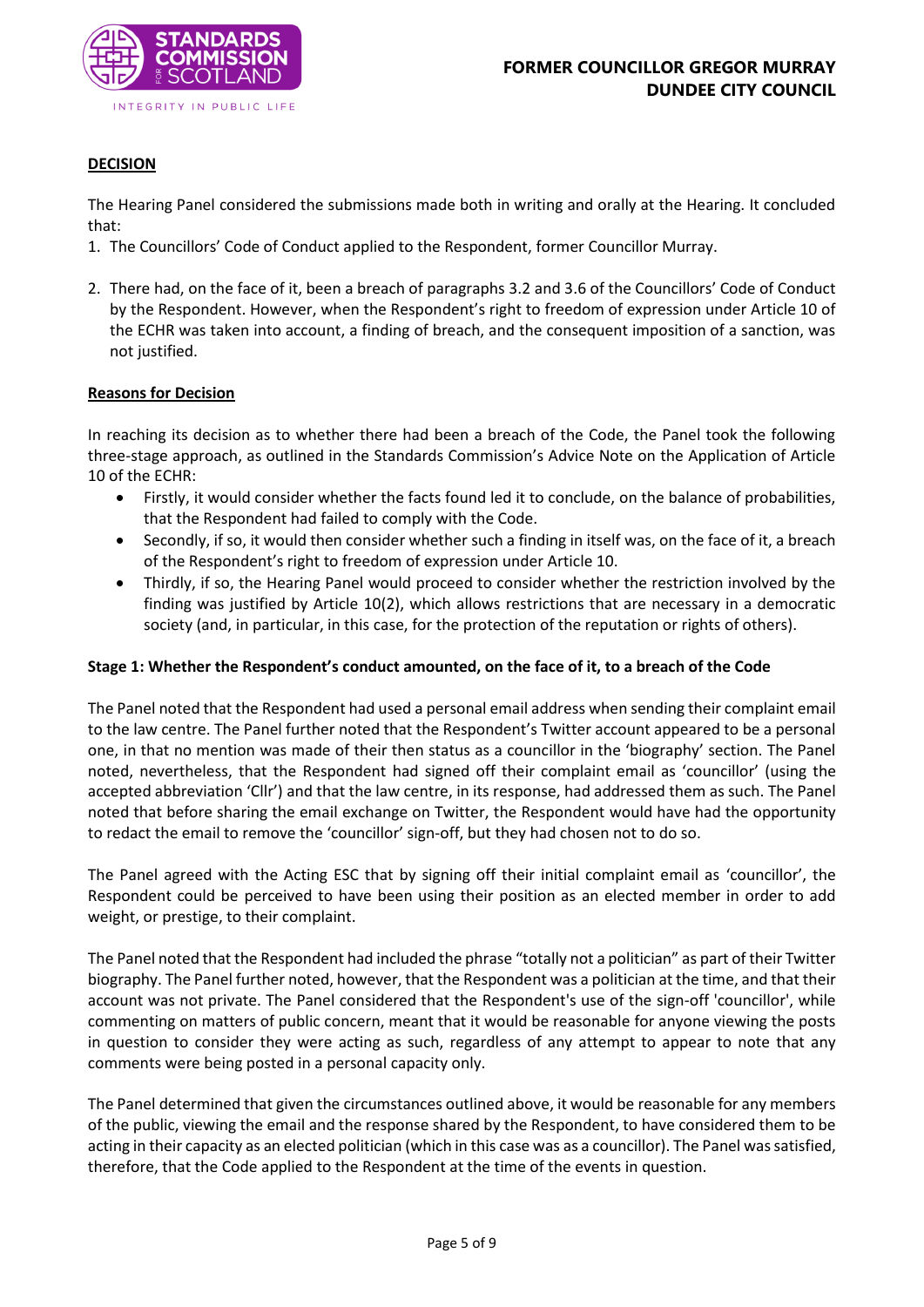

The Panel noted that paragraph 3.2 of the 2018 Code required councillors to respect their colleagues and members of the public and to treat them with courtesy and respect at all times when acting as a councillor. Paragraph 3.6 of the 2018 Code stated that bullying and harassment was completely unacceptable and would be considered to be a breach of the Code.

The Panel noted that the Acting ESC had stated, in the 'Executive Summary' section in his report, that he had "found that, on the face of it, the Respondent's reference to the Complainer as bigoted and transphobic could amount to disrespect", but that he had concluded a restriction was not justified under Article 10. The Panel noted that the Acting ESC indicated, at the Hearing, that his position was that the Respondent's conduct did not, on the face of it, amount to discourtesy or disrespect.

The Panel noted that, in response to the complaint, the Respondent had advised the Acting ESC's office that they considered that, on issues of trans inclusion, and especially in relation to the treatment of trans women, the Complainer had presented his opinions in "a bigoted, and transphobic manner", which was why the Respondent had submitted the complaint to the law centre. The Respondent had advised that they had been surprised and disappointed by the law centre's response to their complaint, and considered it be "abhorrent in the extreme", particularly given the nature of the law centre's "professional standards, their stated aims and general humanity". The Respondent's position was, therefore, that they were justified in expressing these views. The Respondent further argued that they were entitled to the protection afforded by Article 10 of the ECHR, in respect of freedom of expression.

The Panel acknowledged that the Acting ESC accepted the Respondent's position that they were merely sharing their experience of a service (being the complaint response from the law centre) and that this was supported by the fact that the Respondent had stated that they simply wanted the law centre "to do better". The Panel further acknowledged that the Respondent was determined to stand up for the trans community.

The Panel noted that, in the two tweets that had led to the Respondent's initial complaint email to the law centre, the Complainer had indicated he found it troubling and did not agree with the view that women should be described as "cis women" as they were "just women" ('cis' being used as a descriptor of a person whose gender identity and sex assigned at birth are the same).

The Panel accepted that the Respondent was entitled to disagree with the Complainer's view on how women should be described. The Panel noted that it was a matter of law that holding a gender critical belief (namely that biological sex should not be conflated with gender identity) was lawful and protected under Section 6 of the Equality Act 2010 and Article 10 of the ECHR. The Panel noted, nevertheless, that the Respondent was entitled to consider that anyone who held such a belief to be transphobic and that they may well have found the Complainer's tweets to be offensive on that basis.

The Panel accepted that the ongoing debate on trans rights and gender critical beliefs was highly polarised and could be characterised as being discourteous and disrespectful on both sides. The Panel was cognisant of this context but noted that its role was not to make any judgements on the acceptability or otherwise of any views on either side of the debate. Instead, the Panel's role was only to determine whether the Respondent had complied with the Code.

The Panel noted that the Respondent was fully entitled to hold a different view to the Complainer and to challenge the Complainer's view, and that there was nothing in the Code that prevented them from doing so in a respectful manner. This did not mean, however, that the Respondent was entitled to make serious accusations of bullying and intimidation and misuse of public money.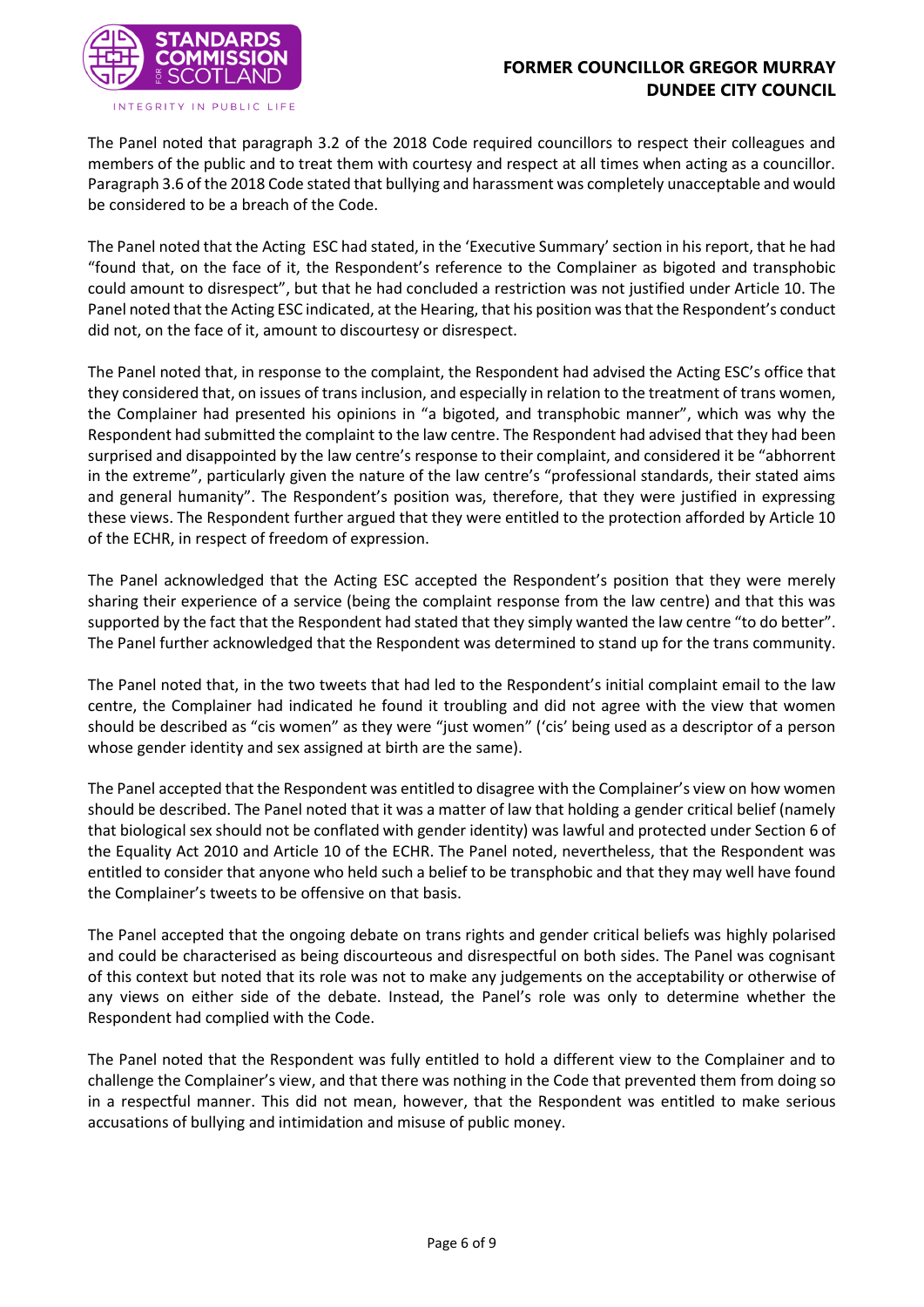

INTEGRITY IN PUBLIC LIFE

While the Panel noted that the Acting ESC argued that, as a solicitor, the Complainer would not have felt bullied and harassed by the Respondent. The Panel considered, however, that the fact that the Complainer had submitted a complaint to that effect was evidence to the contrary.

The Panel noted that, on the evidence before it, the allegation that the Complainer had bullied and intimidated trans people appeared to be based on the fact that the Complainer had indicated in one of the two tweets in question that they may take legal action against a member of the public for accusing them of transphobia. The Panel was of the view that the Complainer was entitled to refer to their right to take legal action if they considered that they had been defamed. The Panel considered that a reference to this right would not, in itself, amount to bullying and intimidation. The Panel considered that at the time the Respondent, as a councillor, was in a position of responsibility and authority and, as such, should have been reasonably aware that it would be a serious matter for them to make an accusation that a member of the public had engaged in bullying and intimidation. The Panel was of the view that the Respondent would, or should, have known that the making of such an accusation had the potential to have a serious impact on the Complainer, particularly as he was a well-known charity solicitor, whose work and livelihood would be linked intrinsically to his reputation. In the circumstances, the Panel considered that the making of such an accusation, without any reasonable foundation, was disrespectful.

The Panel noted that the sole basis for the Respondent's accusation that the law centre had misused public money to defend transphobia was its very brief response to the unsolicited initial complaint and, in particular, the short statement that the Complainer's comments were not transphobic. The Panel considered that the Respondent's characterisation of this response was entirely disproportionate. The Panel was of the view that an allegation of such a serious nature should not have been made without any reasonable basis. The Panel noted that it had not been presented with any evidence, over and above the Respondent's unhappiness with the law centre's response to their complaint, that there was any reasonable basis for the making of such an accusation. In the circumstances, the Panel concluded that the Respondent's conduct in making a public accusation to the effect that the law centre had misused public money was discourteous and disrespectful.

As such, the Panel was satisfied, on balance, that the Respondent's conduct amounted, on the face of it, to a contravention of the requirement under paragraph 3.2 of the Code for councillors to treat members of the public with courtesy and respect.

The Panel noted that bullying and harassment can be a one-off or a course of conduct and is inappropriate or unwelcome behaviour that makes an individual or a group feel undermined or insulted. It usually arises as a result of someone misusing their power, which is derived from their status or a position of strength. The Panel noted that it is the impact of the behaviour, rather than the intent, that is the key. In this case, the Panel again noted that the Respondent's status, at the time, as a councillor meant that they were in a position of power. The Panel was of the view that the Respondent's conduct in making serious accusations about both the conduct of the Complainer and the integrity of the law centre, that lacked any reasonable basis, was entirely inappropriate and would have been both unwelcome and insulting. The Panel concluded, therefore, that it amounted to bullying and harassment.

As such, the Panel was satisfied, on balance, that the Respondent's conduct also amounted, on the face of it, to a contravention of the requirement under paragraph 3.6 of the Code for councillorsto refrain from bullying and harassment.

# **Stage 2: Whether a finding of a contravention of the Code would be a breach of the Respondent's right to freedom of expression under Article 10 of the ECHR**

The Panel noted that enhanced protection of freedom of expression under Article 10 applies to all levels of politics, including local. The Panel further noted that the Courts have held that political expression is a broad concept and that there is little distinction between political discussion and discussion of matters of public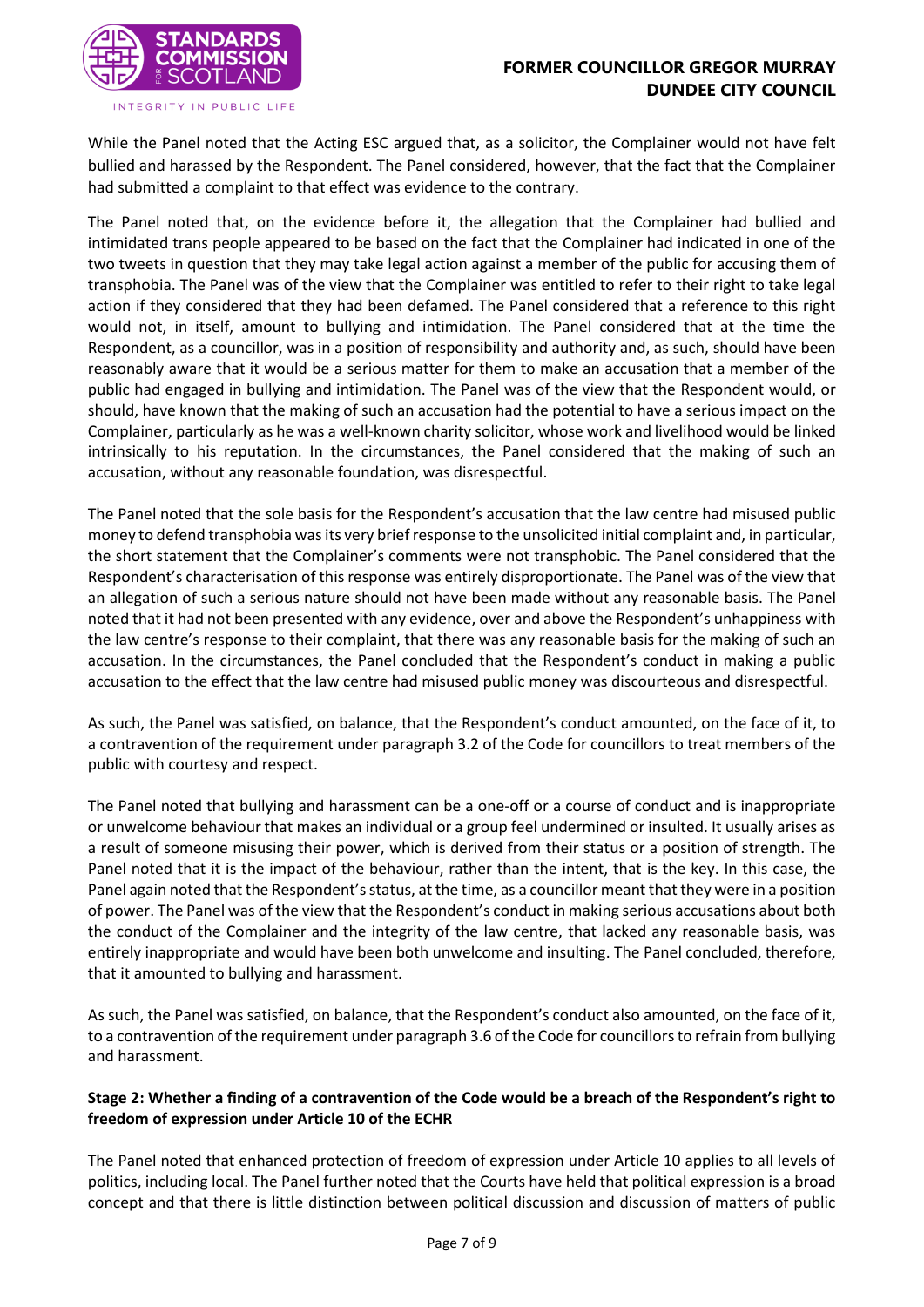

concern<sup>1</sup>. In this case, the Panel was satisfied that the Respondent was commenting on matters of public concern, namely the conduct of a well-known charity law centre and its principal solicitor. In the circumstances, the Panel considered that the Respondent would attract the enhanced protection of freedom of expression afforded to politicians, including local politicians, under Article 10.

# **Stage 3: Whether any restriction on the Respondent's right to freedom of expression involved by a finding of a contravention of the Code would be justified by Article 10(2) of the ECHR**

The Panel noted that Article 10(2) provides that since an individual's right to freedom of expression carries with it duties and responsibilities, a restriction on it may be necessary, in a democratic society, for the protection of the reputation or rights of others. The Panel then proceeded to consider whether the restriction involved by the finding that the Code had been breached was therefore justified, in terms of Article 10(2).

The Panel noted that it was required to undertake a balancing exercise, weighing the enhanced protection to freedom of expression enjoyed by the Respondent against any restriction imposed by the application of the Code and the imposition of any sanction. In this case, as the issues being discussed by the Respondent concerned matters of public interest or concern, the Panel noted there was limited scope under Article 10(2) for a restriction on the Respondent's right to freedom of expression.

The Panel accepted that the Courts have held that the less egregious the conduct in question, the harder it would be for a Panel, when undertaking its balancing exercise, to justifiably conclude that a restriction on an individual's right to freedom of expression is required<sup>2</sup>.

The Panel was of the view that the accusations that the Complainer had bullied and intimidated trans people, and that the law centre had used public funds to defend transphobia, were offensive. The Panel nevertheless accepted that the Courts have held that, in a political context, a degree of the immoderate, offensive, shocking, disturbing, exaggerated, provocative, emotive, non-rational and aggressive, that would not be acceptable outside that context, is tolerated<sup>3</sup>.

The Panel was concerned that the Respondent's accusations could have had an impact on the reputation of both the Complainer and the law centre. The Panel noted, however, that the Complainer had chosen to engage publicly in the ongoing debate on trans rights and gender critical beliefs, in the knowledge that the debate was highly polarised. The Panel considered it was reasonable to assume the Complainer would have known that his own Tweets may have provoked a reaction. The Panel further considered that as an experienced solicitor, the Complainer was capable of standing up for his rights and reputation and that of his practice.

After full consideration of the matter, and some debate, the Panel considered that the Respondent's comments were not sufficiently offensive and gratuitous as to justify a restriction on their right to freedom of expression. This was because the Panel was ultimately satisfied that the Respondent was attempting express their opinion about the Complainer's views and position in a polarised debate, albeit they had done so in a particularly inappropriate manner. As such, the Panel concluded that a breach of the Code could not be found.

The Panel would nevertheless emphasise that the requirement for councillors to lead by example and behave in a respectful and courteous manner towards members of the public, regardless of the polarity of the views under debate, is a fundamental requirement of the Code, as it ensures a minimum standard of public debate.

-

<sup>1</sup> *Thorgeirson v Iceland (1992) 14 EHRR 843*

<sup>2</sup> *Calver, R (On the Application Of) v The Adjudication Panel for Wales (Rev 2) [2012] EWHC 1172 (Admin)*

<sup>3</sup> *Heesom v Public Services Ombudsman for Wales [2014] EWHC 1504 (Admin)*